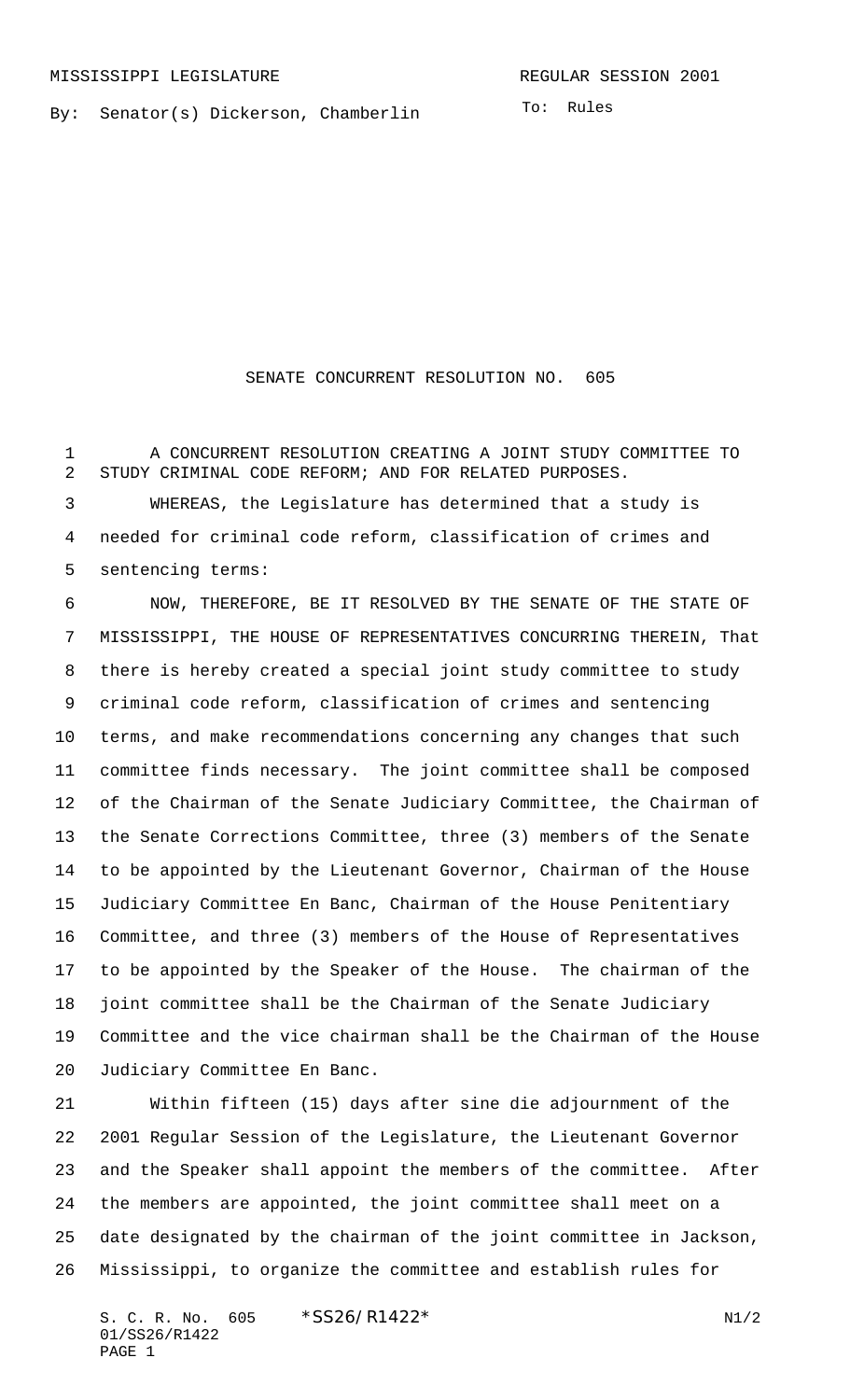transacting its business and keeping records. A majority of the members of the joint committee from each house shall constitute a quorum at all committee meetings. An affirmative vote of a majority of the members from each house shall be required in the adoption of rules, resolutions and reports. All members of the joint committee shall be notified in writing of all regular and special meetings of the committee, which notices shall be mailed at least five (5) days before the dates of the meetings.

 The joint committee may establish any subcommittees that it deems desirable to study and report to the committee with respect to any matter that is within the scope of this resolution.

 The joint committee shall make a written report of its findings and recommendations, and shall mail copies of the report to each member of the Legislature not later than January 5, 2002. Upon the filing of the written report, the joint committee shall be dissolved.

 In carrying out the provisions of this resolution, the joint committee may utilize the services, facilities and personnel of all departments, agencies, offices and institutions of the state, including the state universities and the community and junior colleges. In particular, the joint committee shall consult with the criminal code reform study committee of The Mississippi Bar. The joint committee may consult and seek advice from various groups in the state in order to understand the effect of any existing laws or any changes in law being considered by the committee.

S. C. R. No. 605 \*SS26/R1422\* 01/SS26/R1422 PAGE 2 For attending meetings of the joint committee, each member shall be paid from the contingent expense fund of the member's respective house, per diem compensation in the amount authorized by Section 25-3-69 and a mileage allowance and an expense allowance in the amount authorized by Section 5-1-47. However, no per diem compensation, mileage allowance or expense allowance shall be paid for attending meetings of the joint committee while